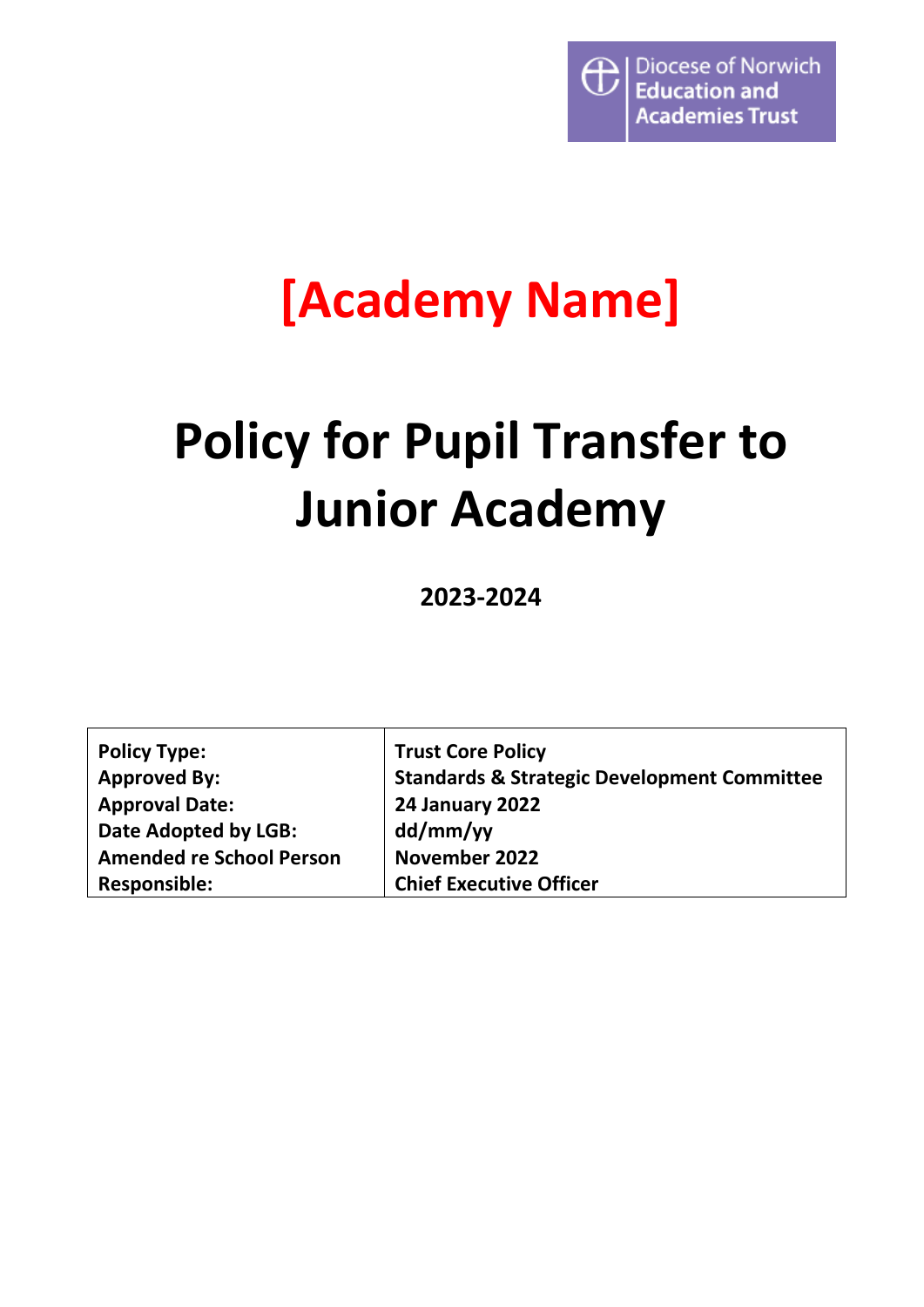#### <span id="page-1-0"></span>**Summary of Changes**

| Page<br>Ref. | <b>Section</b> | Amendment                                                                                                                                                                                                                                                       | Date of<br>Change |
|--------------|----------------|-----------------------------------------------------------------------------------------------------------------------------------------------------------------------------------------------------------------------------------------------------------------|-------------------|
| All          | All            | Dates moved forward by one year                                                                                                                                                                                                                                 | Nov 2021          |
| All          | All            | References to School Admission Code 2014 changed to School<br>Admission Code 2021                                                                                                                                                                               | Nov 2021          |
| 6            | 6              | Wording amended for item 1 of oversubscription criteria -<br>now includes children who appear to the Admissions<br>Authority to have been in state care outside of England but<br>ceased to be so as a result of being adopted (School<br>Admissions Code 2021) | Sept 2021         |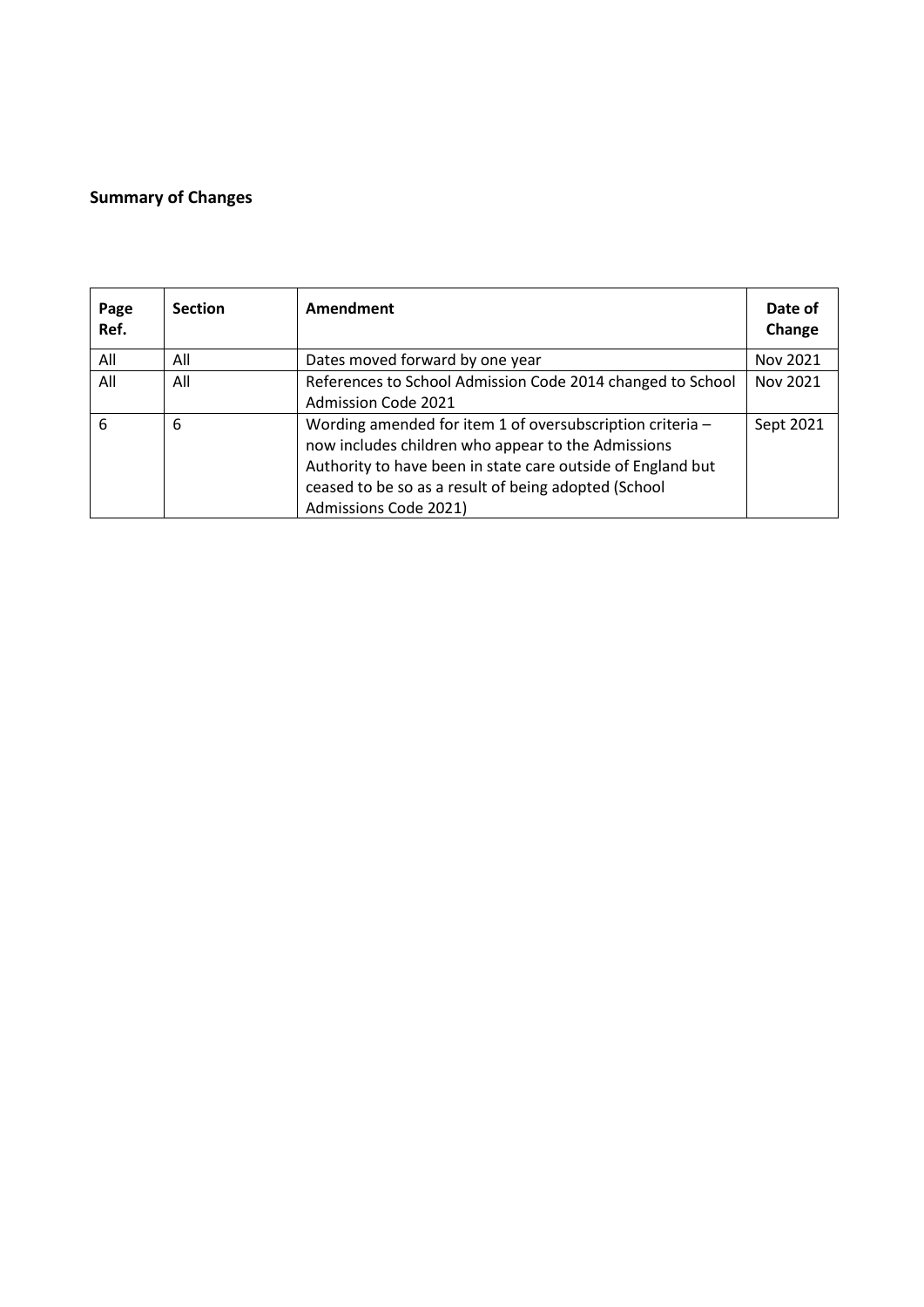## **Contents**

| 5. How parents can apply for their child to be admitted to Year 3 of our academy5 |  |
|-----------------------------------------------------------------------------------|--|
|                                                                                   |  |
|                                                                                   |  |
|                                                                                   |  |
|                                                                                   |  |
|                                                                                   |  |
|                                                                                   |  |
|                                                                                   |  |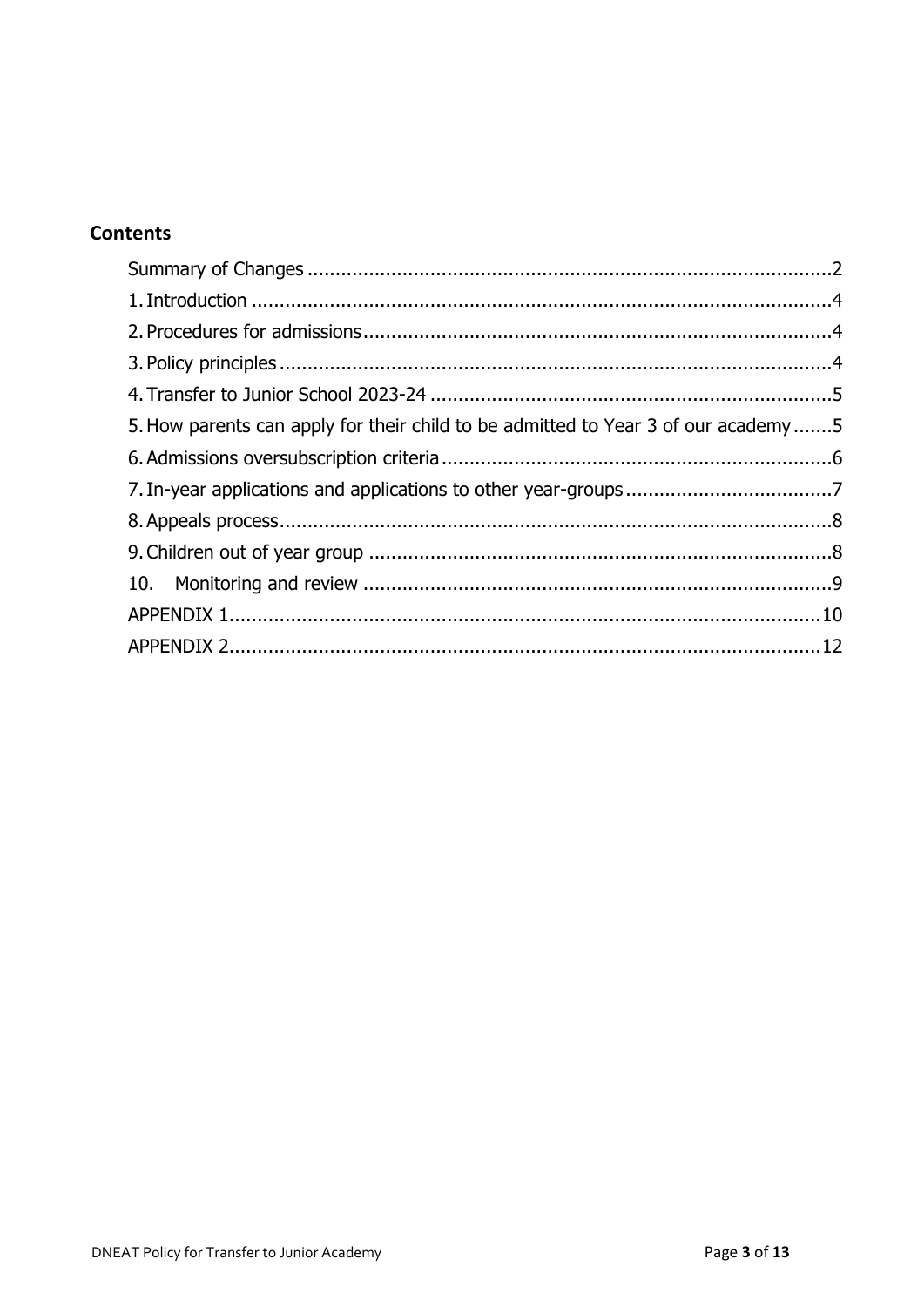#### <span id="page-3-0"></span>**1. Introduction**

The Diocese of Norwich Education and Academies Trust (the "Trust") is accountable for all policies across its Academies. All policies, whether relating to an individual academy or the whole Trust, will be written and implemented in line with our ethos and values as articulated in our prospectus. We are committed to the provision of high quality education in the context of the Christian values of responsibility, respect and dignity where individuals are valued, aspirations are high, hope is nurtured and talents released.

[insert academy name] Church of England Junior Academy is an academy within the Diocese of Norwich Education and Academies Trust. The Trust is the Admissions Authority for the academy and is committed to considering all applications fairly and equally. In line with the Trust's Scheme of Delegation the Local Governing Body (LGB) is responsible for consultation, application decisions and for administering any appeals. All admissions are made through the process coordinated by the relevant Local Authority.

This Admissions Policy is subject to a statutory public consultation and conforms to the 2021 Schools Admissions Code and the Schools Standards and Framework Act 1998, as revised by the Education Act of 2002. The policy should be read in conjunction with admissions documentation provided by your home Local Authority. The Trustees of DNEAT and Local Governors have made every effort to ensure that these arrangements comply with the School Admissions Code 2021 and all relevant legislation.

This policy references guidance from both Norfolk and Suffolk County Councils as these will be the appropriate Local Authorities for the vast majority of parents [see Appendix 1 for definition of parent] applying for places in academies within the Diocese of Norwich's boundaries which extend beyond the county of Norfolk and include parts of Suffolk.

#### <span id="page-3-1"></span>**2. Procedures for admissions**

Admissions to all DNEAT academies are made through the process led by Norfolk (or Suffolk) County Council's admission team (see section 5 below for web links to the guidance). This policy gives you details of how to apply for admission to [insert academy name] academy as well as the admission principles followed by the academy as set out by DNEAT. The procedures relating to each type of admission are set out in the relevant section.

#### <span id="page-3-2"></span>**3. Policy principles**

We seek to be an inclusive academy, welcoming children from all backgrounds and of all abilities and this admissions policy reflects this. A child's level of achievement or specific needs are not a barrier to admission to the academy.

Once a place has been offered we will seek to discuss children and their individual needs with parents before they are admitted to the academy and seek to make any reasonable adjustments to accommodate all children.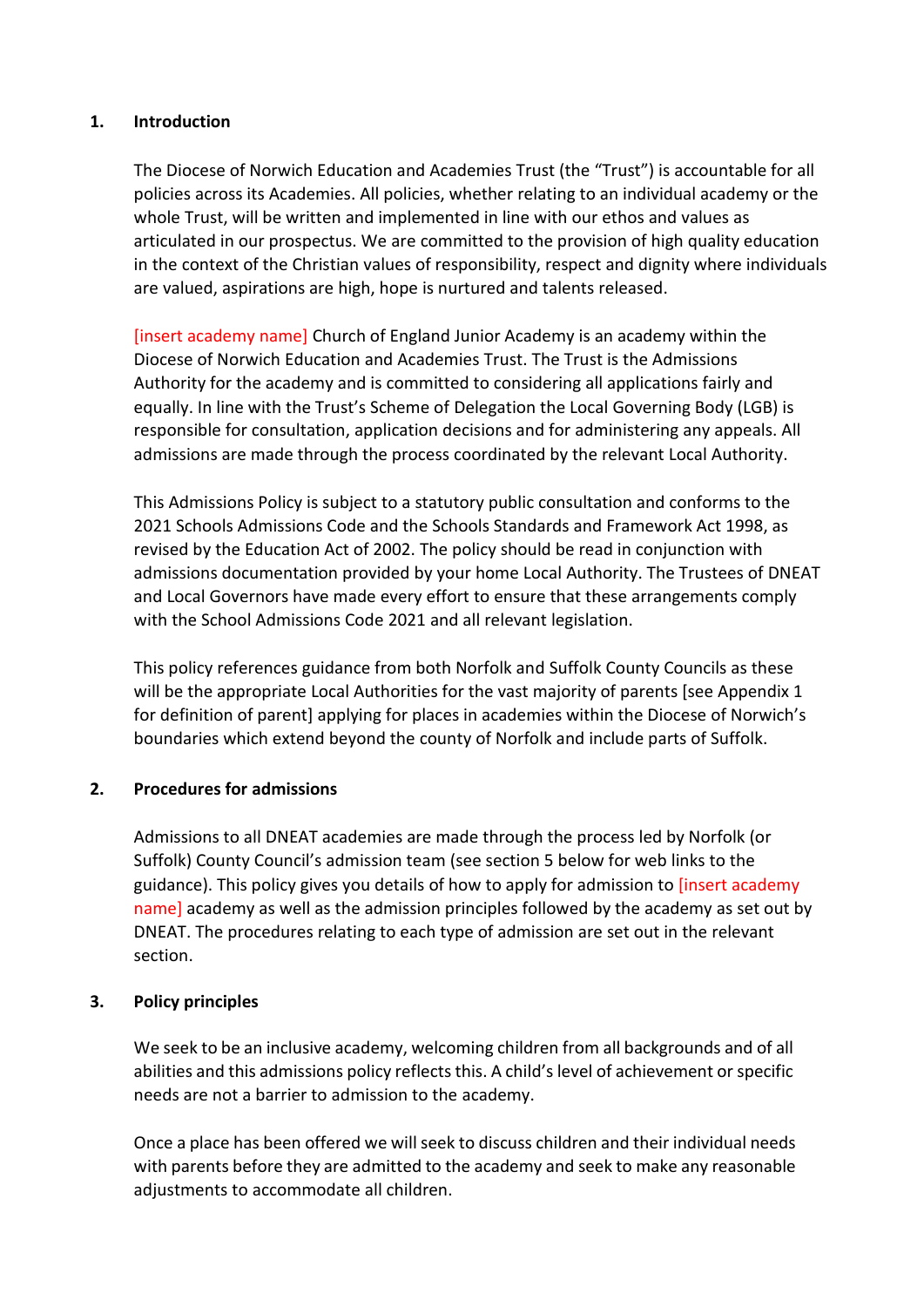We seek to follow all relevant legislation regarding admissions, including in the setting and application of our over-subscription criteria (see section 6).

We believe that ideally each child should be admitted to the school of their parents' choice. However, the school buildings cannot accommodate an unlimited number of children and excessive class sizes are detrimental to the education of the children in the class. The Published Admissions Number for **Year 3** in this school is [insert PAN]. The academy will not usually admit children in to classes if their admission would cause the class size to increase above legal or practical limits, or the Published Admissions Number to be breached.

#### <span id="page-4-0"></span>**4. Transfer to Junior School 2023-24**

The transfer to junior school admission round is for children in their last year at an infant school (aged 7+ on 1 September 2022). These children are 'due to transfer', which is the term used in the admission rules.

#### <span id="page-4-1"></span>**5. How parents can apply for their child to be admitted to Year 3 of our academy**

Parents can apply online or by using a paper-based application form.

Completed paper application forms should be returned to The Admissions Team, Norfolk County Council's Children's Services, County Hall, Martineau Lane, Norwich, NR1 2DH (for Suffolk residents it is Endeavour House, 8 Russell Road, Ipswich IP1 2BX)

Parents can apply online, and find further information, at: Norfolk – <https://www.norfolk.gov.uk/admissions> Suffolk - <https://www.suffolk.gov.uk/admissions>

*Transfer to junior school timetable 2023/24*

- Round opens 9 November 2022
- Round closes 15 January 2023
- National Offer Day when school place decisions are made available 16 April 2023 (or next working day)
- Appeals closing date 30 April 2023
- Mini admission round to consider changes 14 May 2023
- Appeals hearings June/July 2023
- Waiting lists maintained until 31 December 2023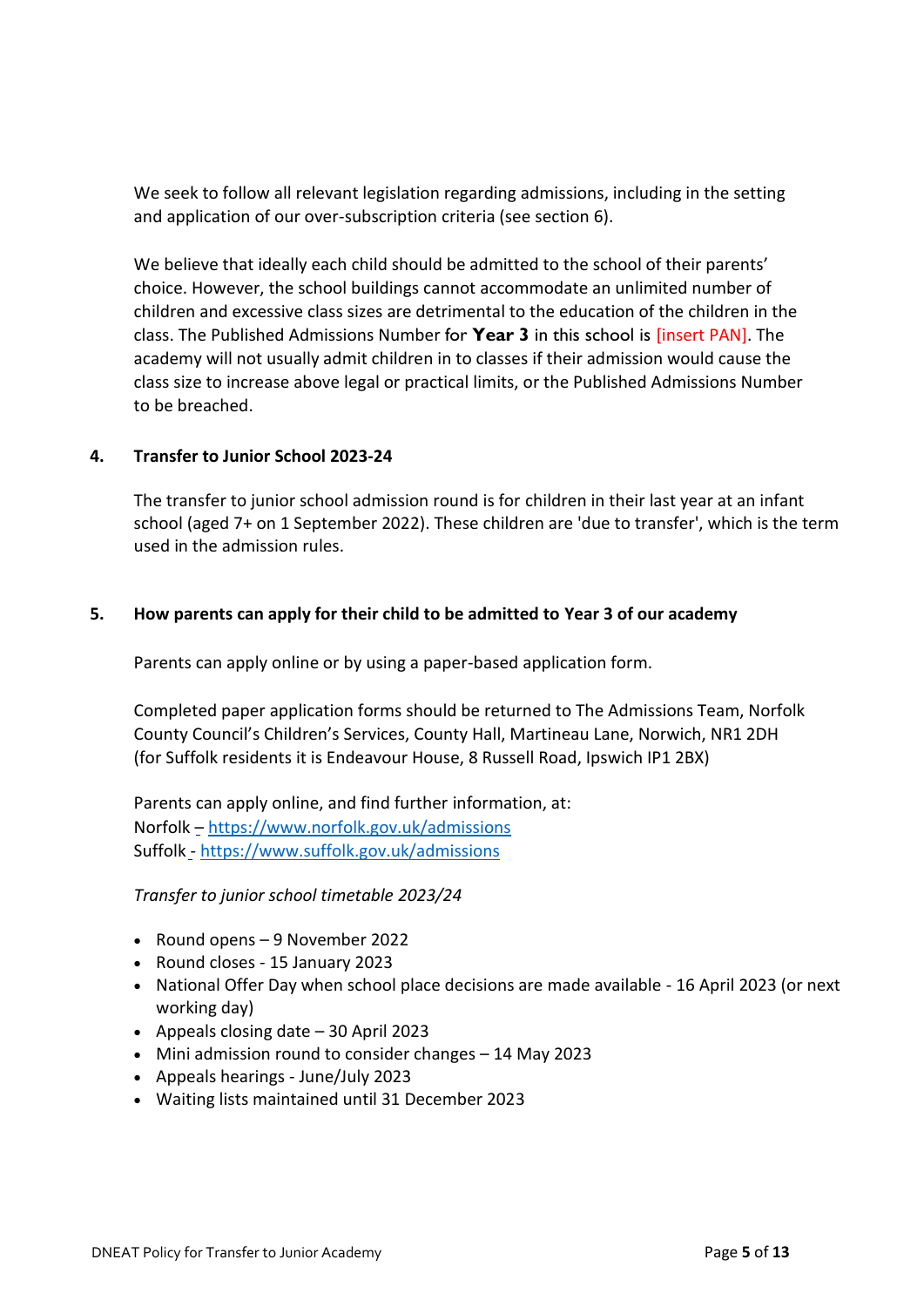#### <span id="page-5-0"></span>**6. Admissions oversubscription criteria**

A child who has an Education Health and Care Plan naming the school or academy is required to be admitted.

Where the Academy is oversubscribed (there are more applicants than places available) places will be allocated in accordance with the following criteria and in the following order of priority.

- 1. Looked after children (children in care) and all previously looked after children, including those children who appear (to the admission authority) to have been in state care outside of England and ceased to be in state care as a result of being adopted. Previously looked after children are children who were looked after but ceased to be so because they were adopted (or became subject to a child arrangements order or special guardianship order
- 2. Siblings of children already at the school living in the catchment area [for the definition of sibling and catchment area refer to items 2 and 3 in the *definitions* section of the Appendix 1]
- 3. Residence within the catchment area of the school [for explanation of resident refer to item 2 in the *clarifications* section of Appendix 1. For explanation of catchment area refer to item 3 in the *definitions* section of Appendix 1].
- 4. Siblings of children already at the school living out of catchment [for definition of sibling and catchment area refer to items 2 and 3 in *definitions* section of Appendix 1].
- 5. Children living out of the catchment area who have a faith and / or whose parents are committed Church members and wish them to receive an education in a school with a Church of England foundation [for explanation of committed Church member refer to item 3 in *clarifications* section of Appendix 1]. They should support this application by completing the Supplementary Information Form (SIF) in Appendix 2. Within this criterion the following hierarchy will be applied:
	- I. Anglican
	- II. Other Christian denomination
	- III. Other organised religions

For further information and advice on this criterion refer to items 5 and 6 in the *clarifications* section of Appendix 1.

- 6. Children of staff where:
	- I. a member of staff has been employed at the school for two or more years at the time at which the application for admission to the school is made and/or
	- II. the member of staff is recruited to fill a vacant post where there is a demonstrable skill shortage
- 7. Children who are due to transfer and live outside the area served by the school who attend a school within DNEAT at the opening date of the transfer round.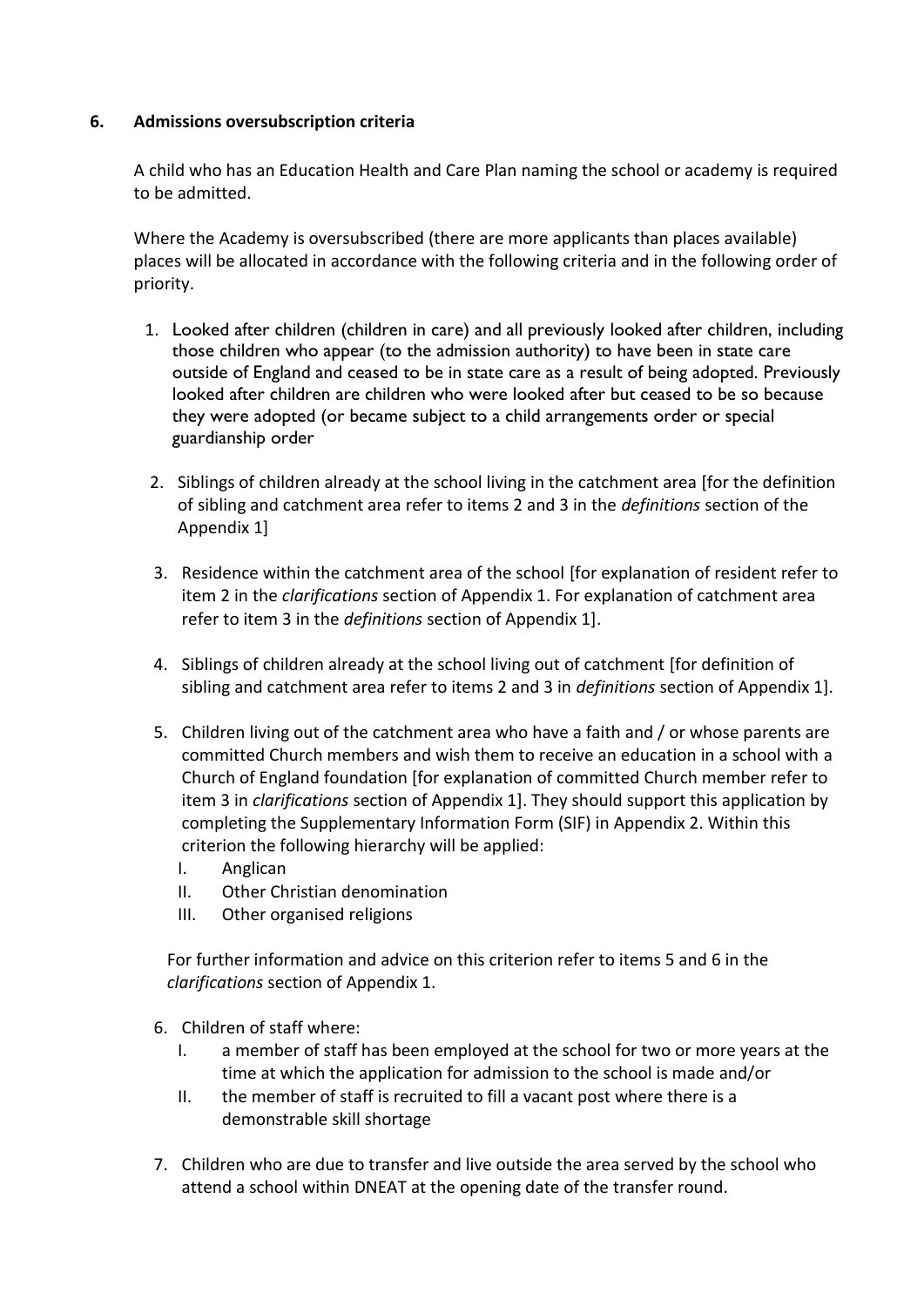8. Resident out of the catchment area of the school [for explanation of resident and catchment area refer to items 2 and 3 in the *clarifications* section of Appendix 1]

In the event of the having to use a tie-breaker to distinguish between two or more applications of equal strength, the child living the **shortest distance** from home to school in a straight line as the crow flies route should have priority [for explanation of shortest distance refer to item 4 in the *clarifications* section of Appendix 1].

If the School / Academy Trust's decision is not to grant a place for your child, you have the right to appeal against its decision. You will be sent information on how to appeal.

All unsuccessful applicants are placed on a waiting list that is maintained in the rank order of the oversubscription criteria (taking into account the distance tie-breaker if appropriate). This does mean that the position of applicants on the list could change during the lifetime of the waiting list. If, at any time, the number of pupils to be admitted falls below the PAN then the available place(s) will be offered to the applicant(s) at the top of the waiting list. This waiting list ceases to be valid on 31 December 2023.

#### <span id="page-6-0"></span>**7. In-year applications and applications to other year-groups**

The Governors follow the accepted procedures agreed with Norfolk County Council/Suffolk County Council in considering applicants at all other times of the year. The PAN of [insert PAN] per year group, as well as the upper limit on class sizes, is maintained (as far as possible) throughout the school. Governors apply the oversubscription criteria where necessary. No waiting lists are maintained for year groups other than the Reception year.

The following process for in-year application applies:

- 1. Applications are not normally considered more than one term ahead of the date the place is required and only one application per school year is allowed. For full details of the process please refer to the relevant Local Authority's website.
- 2. Parents wishing to transfer their children from one school to another where there is no change of address should, in the first instance, discuss the matter with the Headteacher of their current school before applying for another school or academy. (see also item 8 below)
- 3. Parents who wish to make an in-year application for a place at a Norfolk academy should contact Norfolk County Council who will consult with the Academy and offer the place if one is available. For any Suffolk academy the Local Governing Body should be contacted – Suffolk County Council do not administer in-year admissions.
- 4. When a place becomes available in a year group that has been full at this academy, any applicant refused a place for that school year in the last 15 school days and any applicant for whom an appeal has been lodged and is still to be heard, will be considered alongside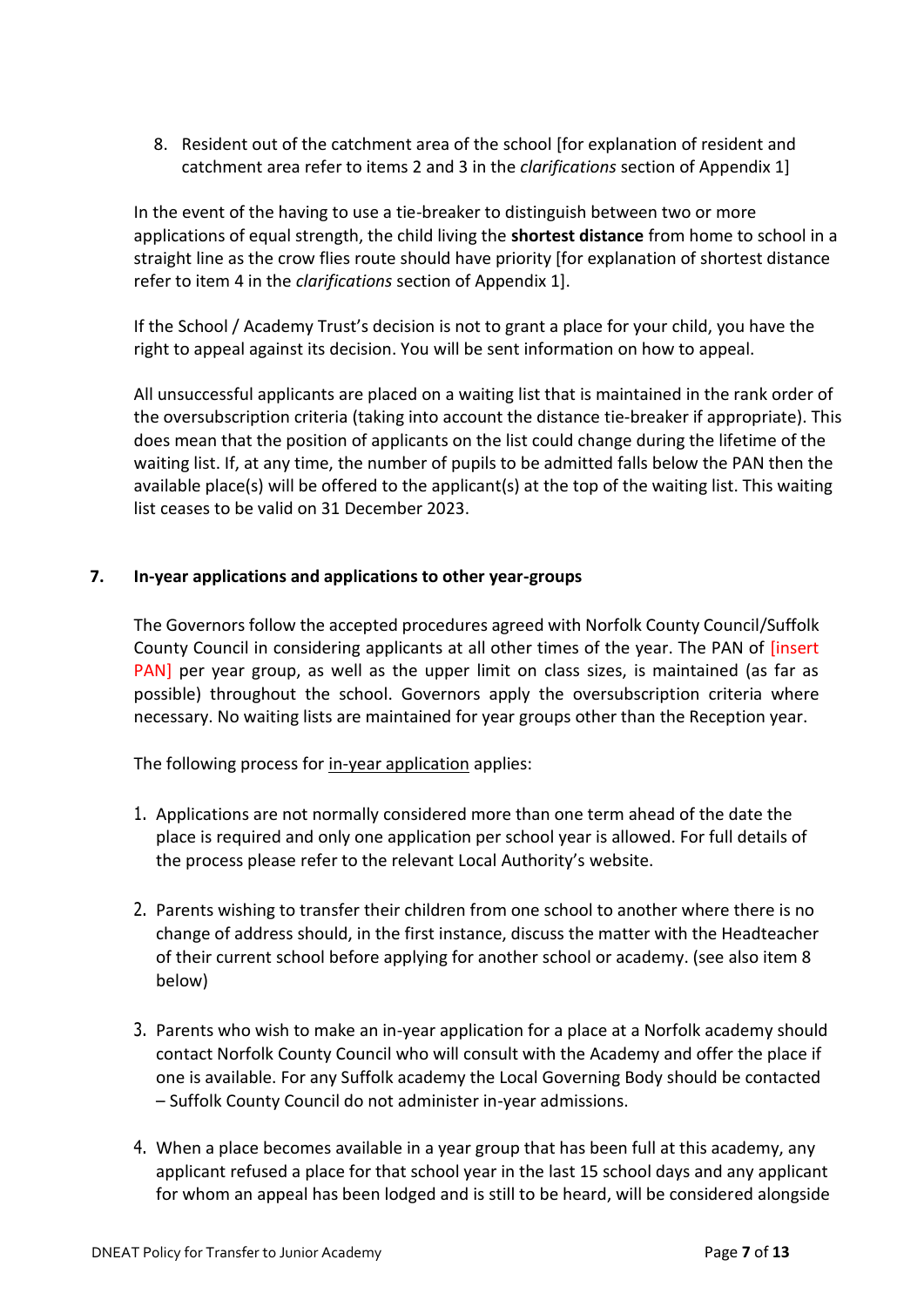any new applications. The place will be offered to the pupil ranked highest in accordance with the oversubscription criteria. The Academy is responsible for recording recent applications within the 15 school day period and managing this part of the process.

- 5. All applications will be processed by Norfolk County Council (or by DNEAT's Suffolk academies) within 15 school-days and the decision communicated by writing.
- 6. If the number of applications exceeds the number of places available the Local Governing Body will use the published oversubscription criteria (see earlier in policy) to determine the offer of places. Any unsuccessful applicant has the right to appeal the decision to an independent panel and details of how to do this will be included in the decision letter.
- 7. When an offer of a place is made and the child already has a place in a local mainstream school, Norfolk County Council will offer the place from the start of the following term. The child will remain on roll at the previous school until they take up the place at thisacademy.

#### <span id="page-7-0"></span>**8. Appeals process**

If the decision is not to grant a place for your child, you have the right to appeal against this decision. You will be sent information on how to appeal. Annual Admission round appeals must be heard within 40 school days. In-year appeals must be heard within 30 school days. There is no deadline for the submission of appeals which are independently administered by the Local Governing Body.

Unsuccessful applicants and appellants who are still unable to secure a place at this academy may only submit a fresh application if there has been a significant change in the circumstances of the parent, child or school, for example a house move.

If there is no significant change in circumstances, you can make another application for the following academic year but this will not normally be considered more than one term ahead of the date when you want your child to start at the school.

#### <span id="page-7-1"></span>**9. Children out of year group**

It is expected that children will normally be educated within their chronological year group. However, the Local Governing Body, on behalf of DNEAT, will make decisions on the basis of the circumstances of each case and in the best interests of the child concerned in line with the School Admissions Code (September 2021). A request for admission out of year group can only be considered where the school has places available.

The admissions authority, DNEAT, has delegated authority for this type of admission to this academy's Local Governing Body. You can make a request to the Local Governing Body in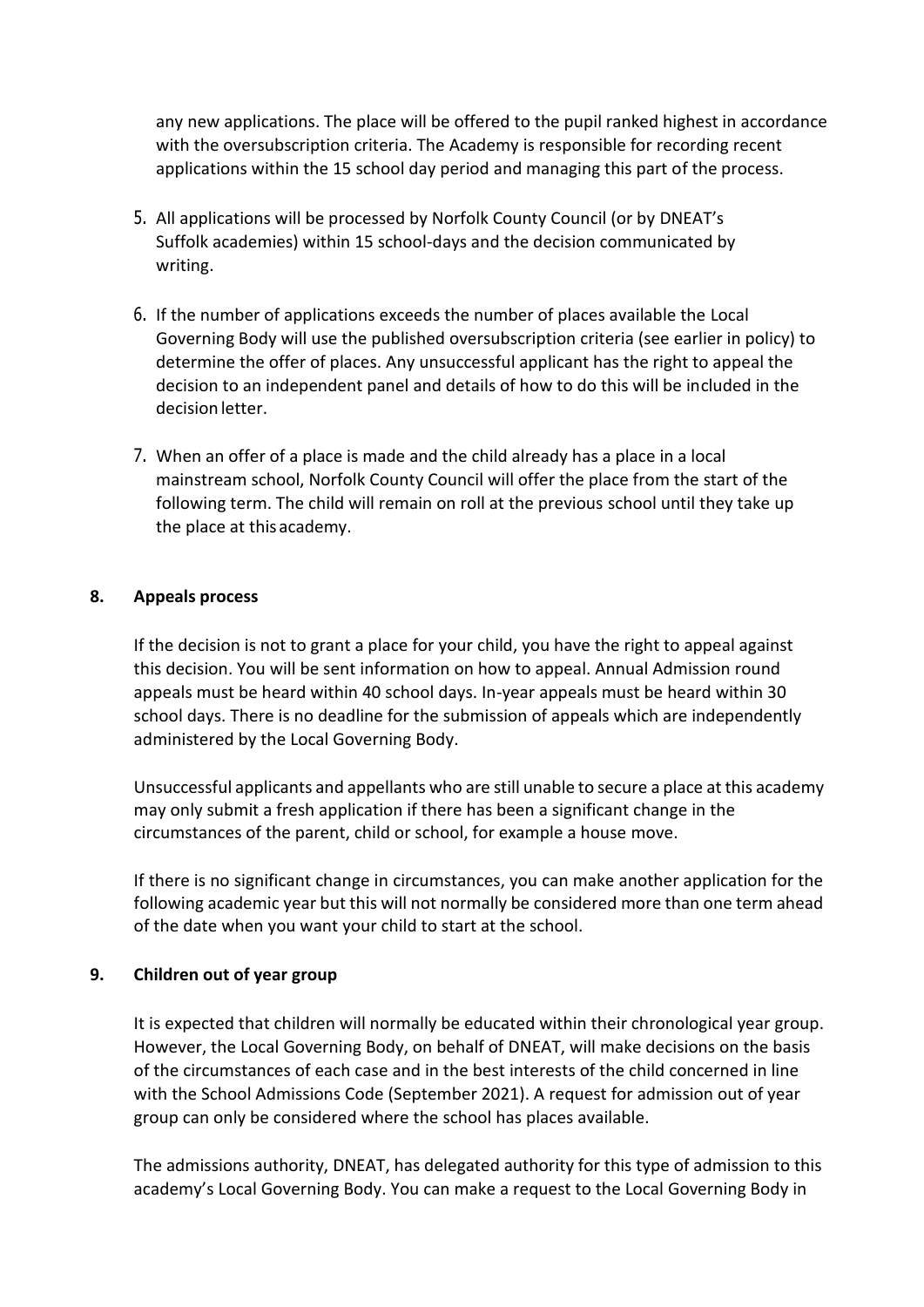writing. This will need to include, where relevant, any supporting evidence. The Local Governing Body will make a decision on the request, taking into account the views of the Headteacher.

The academy will write to you with the outcome including the reasons for the decision. If the request is refused, you should be given the details of how to complain to the school.

#### <span id="page-8-0"></span>**10. Monitoring and review**

This policy will be reviewed by DNEAT and adopted by Local Governing Bodies annually but, in accordance with the 2021 School Admissions Code, will only be subject to public consultation every seven years unless changes are proposed (other than the correction of closing dates and definitions of school years). That consultation will last for a minimum of 6 weeks and will take place between 1  $^{\text{st}}$  October and the 3 1  $^{\text{st}}$  January of the year before the arrangements are to apply (e.g. for a policy to apply to applications in  $2023$  – for admission in September  $2023$  onwards consultation must be completed by 31 st January 2022). This consultation allows for Parents, other Schools and Academies, the Diocese, Local Authority and the local community to raise any concerns about the proposed admission arrangements.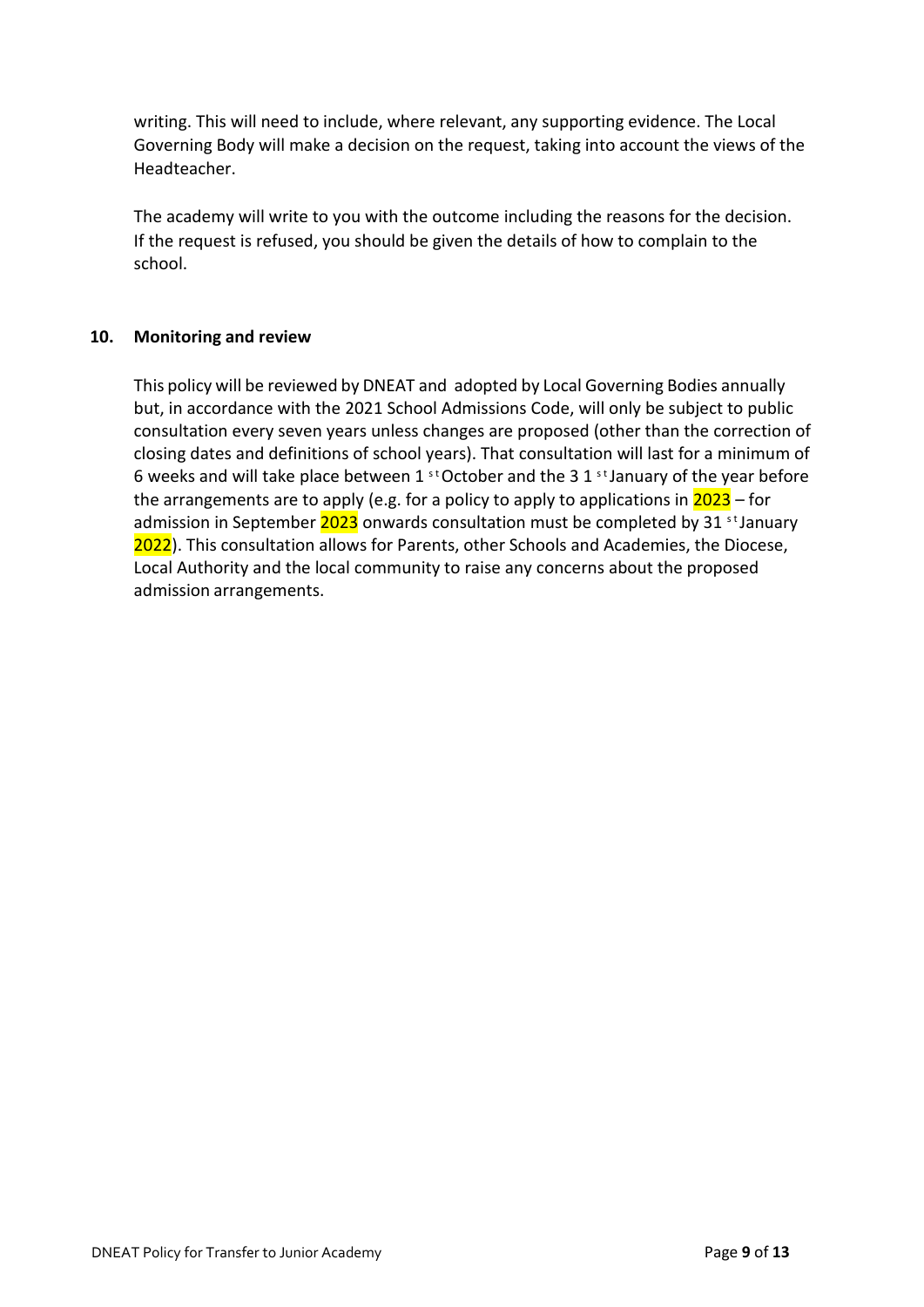#### <span id="page-9-0"></span>**APPENDIX 1**

#### **Definitions:**

- 1. Parent is defined as all people with parental responsibility for the child, including legal guardians
- 2. Sibling: Where the child has a sibling in the school or a sibling has already been offered a place at the school, and where the sibling will still be attending the school at the time of admission but not in the sixth form. The term 'sibling' includes: natural, half, step, and adopted brothers and sisters; a child of the partner of the parent/carer; and children who are fostered into the family. In all these cases, the child and their sibling will both be living at the same address (that is where the child is ordinarily resident) in a single family unit. This means that children from different family units, where those separate families are living together at the same address, are not considered siblings under this criterion.
- 3. Catchment area: All DNEAT's academies prioritise children living in the local area and within the Admissions Policy this is described as the school catchment area. Detailed information regarding catchment areas is available at www.wherellive.norfolk.gov.uk or [www.suffolk.gov.uk/admissions.](http://www.suffolk.gov.uk/admissions)

#### **Clarifications:**

- **1.** The applicant for admission must be the parent or legal guardian of the child for whom admission is sought.
- **2.** Ordinarily resident: By ordinarily resident we mean the place where your child usually lives. We consider this to be where they sleep overnight. We may need proof of this address. If you use another address to give the impression that your child lives at a different address to where they are ordinarily resident, such as a second home or a grandparent's address, so that you have a higher priority for a place at that school; we consider this to be a fraudulent application. Where a child lives at two or more addresses, each for part of the week, the address at which the child is ordinarily resident will be considered to be the address that the child lives at for most of the week (excluding weekends and school holidays). Separate evidence in writing from each parent must be provided to confirm the child's living arrangements at the time of application.

In cases where the child spends an equal proportion of the school week at two or more different addresses, evidence of which is to be considered the main contact address will be required to support the application. Agreement in writing by the parents will be required to state which address is to be used as the ordinarily resident address. This address will then be used when processing all school preferences expressed. It is not acceptable to use one address for one school preference and another address for another school preference.

If we are aware of a parental dispute affecting the application, we may not be able to deal with the application and you may need to seek independent legal advice in order to resolve the matter.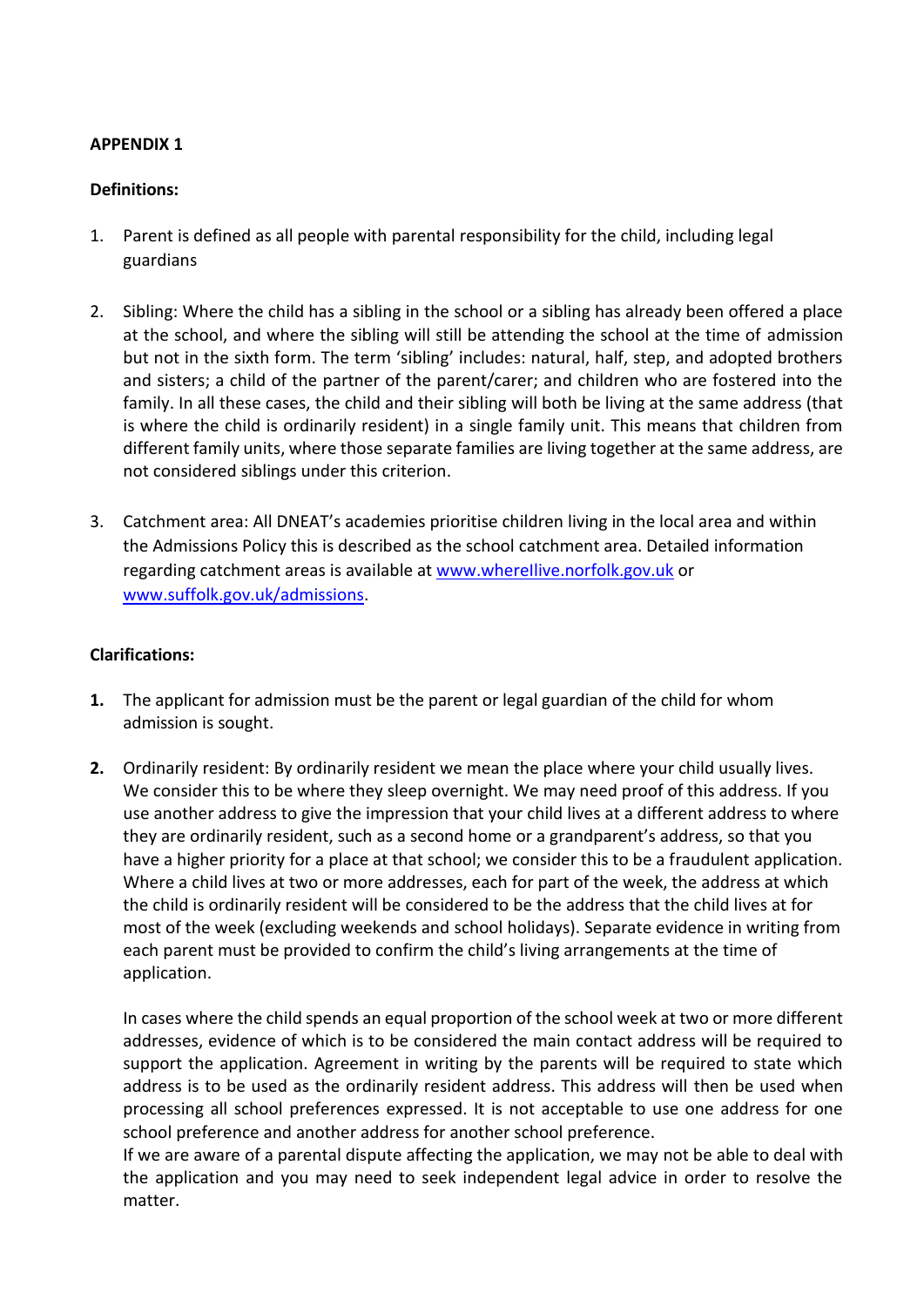We will consider Gypsy, Roma and Traveller children moving into an area as 'Resident' in that area when they apply for a school place.

- **3.** Committed Church member is defined as one who has attended worship at least once a month on average for at least 1 year prior to the date of the application. A completed Supplementary Information Form (SIF) should be submitted to support this (see Appendix 2).
- **4.** We will measure the distance by a straight line ('as the crow flies'). All straight line distances are calculated electronically by the LA using data provided jointly by the Post Office and Ordnance Survey. The data plots the co-ordinates of each property and provides the address-point between which straight line distance is measured and reported to three decimal places. Where there is more than one home within a single building (for example apartments) we will measure to a single point within that building irrespective of where those homes are located.

In the unlikely event of two or more applicants living the same distance and competing for a single place, lots will be drawn by someone independent of the school to determine the successful applicant.

**5.** Other recognised Churches are those in full membership of Churches Together in England (or in full membership of a federation of Churches that is in full membership of Churches Together in England.) or the Evangelical Alliance. Further details can be obtained from the following websites:

<http://www.cte.org.uk/Groups/42314/Home.aspx> <http://www.eauk.org/>

- **6.** Applicants who wish to be considered as committed adherents of other organised religions will be required to show an equivalent level of commitment to that described for Christian applicants and provide a letter signed by their local faith Leader. Other recognised organised religions are Islam, Judaism, Hinduism, Buddhism, Sikhism and Jainism.
- **7.** Multiple births if the final place at the Academy is offered to a twin/triplet etc. and the remaining sibling(s) would ordinarily be refused a place, the Governors will offer places to the remaining sibling(s). It is not the Governors policy to separate twins/triplets etc. even when their admission would breach infant class size legislation.
- **8.** Shared Responsibility: In cases where the child spends an equal proportion of the school week at two or more different addresses, evidence of which is to be considered the main contact address will be required to support the application. Agreement in writing by the parents will be required to state which address is to be used as the ordinarily resident address (see clarification note 2 above). This address will then be used when processing all school preferences expressed. It is not acceptable to use one address for one school preference and another address for another school preference.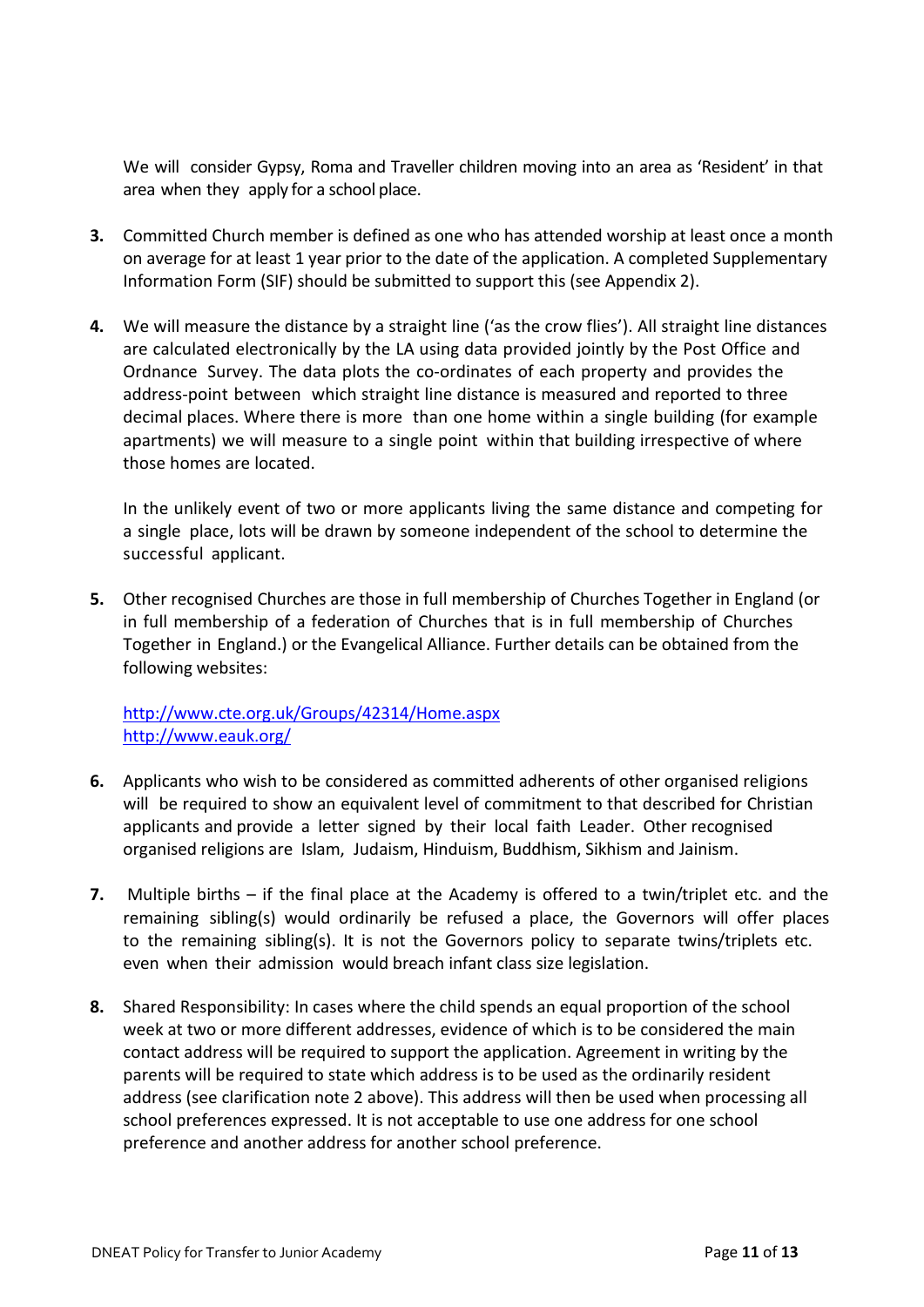<span id="page-11-0"></span>**APPENDIX 2**



### **Supplementary Information Form for applications to**

**\_\_\_\_\_\_\_\_\_\_\_\_\_\_\_\_\_\_\_\_\_\_\_ Church of England Primary Academy**

*If you wish your application to be considered under Priority 5 of the oversubscription criteria please complete this form as fully as possible.*

- **This is not an application form. Applications for a school place must be made following the Norfolk County Council process.**
- **This form may be completed if ANY of your preferences are for**

**\_\_\_\_\_\_\_\_\_\_\_\_\_\_\_\_\_\_\_ Church of England Primary Academy – it is not compulsory to complete this form in order to make a valid application, but the information it contains may assist the Academy Trust (as the Admissions Authority) in applying their oversubscription criteria.**

• **Please refer to the details of the schools admissions criteria before you apply.**

*N.B. Forms which are altered or which contain incorrect information (eg address, date of birth, etc) will be considered invalid and this may prejudice your application.*

| <b>Full name of child</b>                            |  |
|------------------------------------------------------|--|
| <b>Date of Birth</b>                                 |  |
| <b>Current permanent address</b>                     |  |
| <b>Contact Telephone Number</b>                      |  |
| Which Church do you attend?                          |  |
| Please tick if you attend church at<br>least monthly |  |